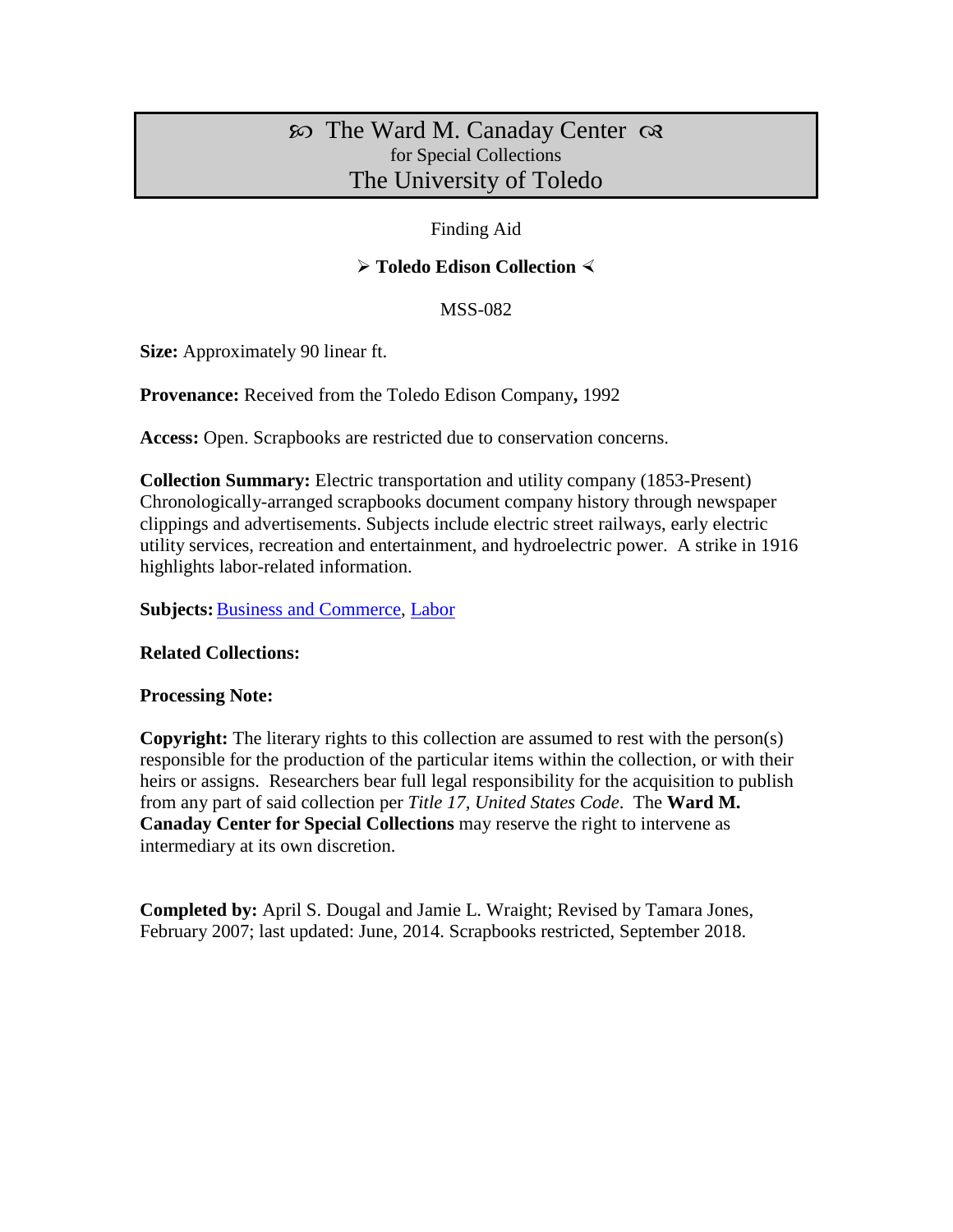# **Brief Company History**

| 1853 | September 25. Toledo Gas Light & Coke Co., Toledo's first utility, incorporated.                                                                                                                                                                                      |
|------|-----------------------------------------------------------------------------------------------------------------------------------------------------------------------------------------------------------------------------------------------------------------------|
| 1860 | November 20. Toledo Street Railroad Co. formed the first horse-drawn street<br>railway.                                                                                                                                                                               |
|      |                                                                                                                                                                                                                                                                       |
| 1862 | May 27. First horse-car line begins operation on Summit Street.                                                                                                                                                                                                       |
|      |                                                                                                                                                                                                                                                                       |
| 1879 | October 21. Thomas Edison perfects the first incandescent light.                                                                                                                                                                                                      |
| 1881 | April 28. Toledo Brush Electric & Power Co. incorporated, Toledo's first electric<br>utility.                                                                                                                                                                         |
|      |                                                                                                                                                                                                                                                                       |
| 1883 | Electricity first used to produce light in Toledo, when C.C. Warren installs light<br>plant in the Hannah Building at Erie and Monroe Streets. The first arc light was<br>installed at the corner outside the plant.                                                  |
|      |                                                                                                                                                                                                                                                                       |
| 1884 | December. Toledo Consolidated Street Railway Co., "The Big Con," organized by<br>Albion Lang. Four competing lines merged.                                                                                                                                            |
|      | Toledo Electric Co. established by predecessor of General Electric Co. bring first<br>incandescent lights to Toledo plant at Locust and Water Streets (site of Locust<br>substation.)                                                                                 |
|      |                                                                                                                                                                                                                                                                       |
| 1889 | April 10. Toledo Electric Street Railway Co., organized by predecessor of General<br>Electric to demonstrate feasibility of electricity for street railway propulsion.                                                                                                |
|      |                                                                                                                                                                                                                                                                       |
| 1892 | April. Toledo Traction Co. formed by Albion Lang, succeeding "Big Con" and<br>eventually bringing in all other concerns.                                                                                                                                              |
|      |                                                                                                                                                                                                                                                                       |
| 1898 | Albion Lang elected president of American Street Railway Association. Water<br>Street Station completed - four rope drive Wheelock engines - 4,000KW capacity -<br>"sufficient to serve needs of Toledo for 25 years."                                                |
|      |                                                                                                                                                                                                                                                                       |
| 1901 | June 1 - Toledo Railways & Light Co. organized bringing together all of street<br>railway and most electric business - direct predecessor of Toledo Edison co. Albion<br>Lang first president. Purpose: to develop inter-city electric railways, or<br>"interurbans". |
|      |                                                                                                                                                                                                                                                                       |
| 1903 | Albion Lang retires.                                                                                                                                                                                                                                                  |
|      |                                                                                                                                                                                                                                                                       |
| 1905 | August 14 - three small gas companies merged to form Toledo Gas, Electric $\&$<br>Heating Co. to make an aggressive bid for electrical business in Toledo.                                                                                                            |
|      | Electric service cost : 12 cents per KWH - \$1.00 per month minimum charge                                                                                                                                                                                            |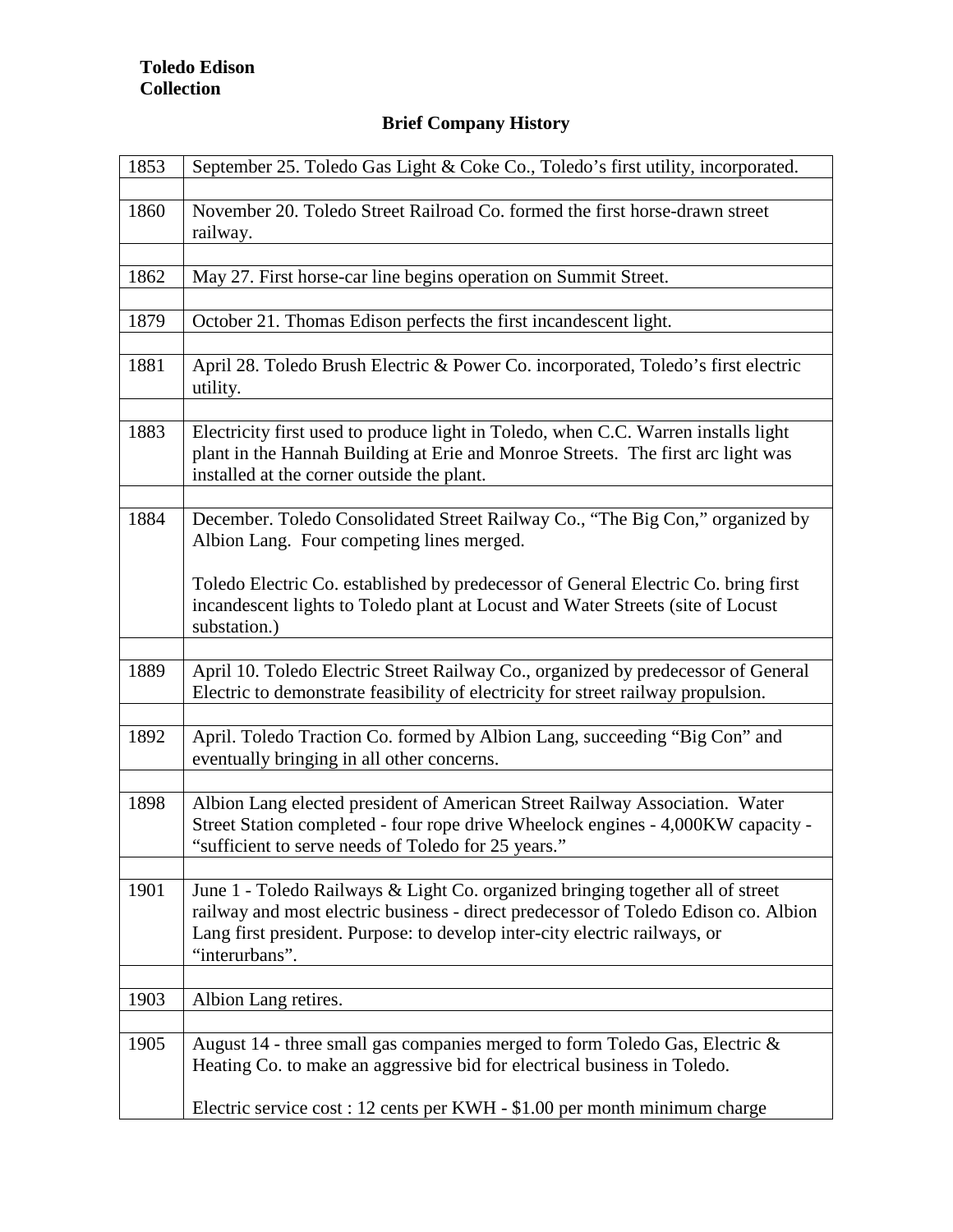|      | covering first 8 KWH                                                                                                                                                         |  |
|------|------------------------------------------------------------------------------------------------------------------------------------------------------------------------------|--|
|      |                                                                                                                                                                              |  |
| 1906 | First turbine unit a 2,000 KW vertical generator and four 650 horse power Sterling<br>boilers, installed in Water Street to relieve acute capacity situation.                |  |
|      |                                                                                                                                                                              |  |
| 1907 | Albion Lang called back from retirement.                                                                                                                                     |  |
|      |                                                                                                                                                                              |  |
| 1907 | June 1 - Rail Light bought Toledo Gas, Electric, & Heating Co. bringing together all<br>street railway artificial gas and hot water heat and almost all electric facilities. |  |
|      | Plants:                                                                                                                                                                      |  |
|      | Water Street - Electric                                                                                                                                                      |  |
|      | Detroit Avenue - Heating and electric                                                                                                                                        |  |
|      | Floyd Street - Heating and electric                                                                                                                                          |  |
|      | Twenty-second Street - Heating and electric                                                                                                                                  |  |
|      | Erie Street - Gas plant                                                                                                                                                      |  |
|      |                                                                                                                                                                              |  |
|      | Capacity:                                                                                                                                                                    |  |
|      | Less than 25,000 KW                                                                                                                                                          |  |
| 1910 | Willys-Overland Motors becomes first major industrial electric customer. Service                                                                                             |  |
|      | includes six 50 KW transformers for lighting and three 200 KW transformers for                                                                                               |  |
|      | power.                                                                                                                                                                       |  |
|      |                                                                                                                                                                              |  |
| 1911 | Albion Lang retires and is succeeded by Frank R. Coates.                                                                                                                     |  |
|      |                                                                                                                                                                              |  |
|      | Auglaize Power Co. formed and work started on Defiance hydro-electric                                                                                                        |  |
|      |                                                                                                                                                                              |  |
| 1912 | Defiance Hydro completed - 375 feet long, 22 feet high - five 1,000 KW generators.<br>In 1953 this was still Ohio, slargest hydroelectric station.                           |  |
|      |                                                                                                                                                                              |  |
| 1913 | February - H. L. Doherty interests ( Cities Service Co.) purchase Rail Light.                                                                                                |  |
|      | April - Doherty interests take charge.                                                                                                                                       |  |
|      | 15,117 customers served.                                                                                                                                                     |  |
|      | 12,500 KW turbines installed at Water Street Station.                                                                                                                        |  |
|      | Power supply short and industrial growth inhibited.                                                                                                                          |  |
|      | March - high water broke Defiance dam.                                                                                                                                       |  |
| 1914 | One of world's longest high tension underground systems put into operation - Water<br>Street to Willys-Overland. Composed of five 23,000 volt cables.                        |  |
|      |                                                                                                                                                                              |  |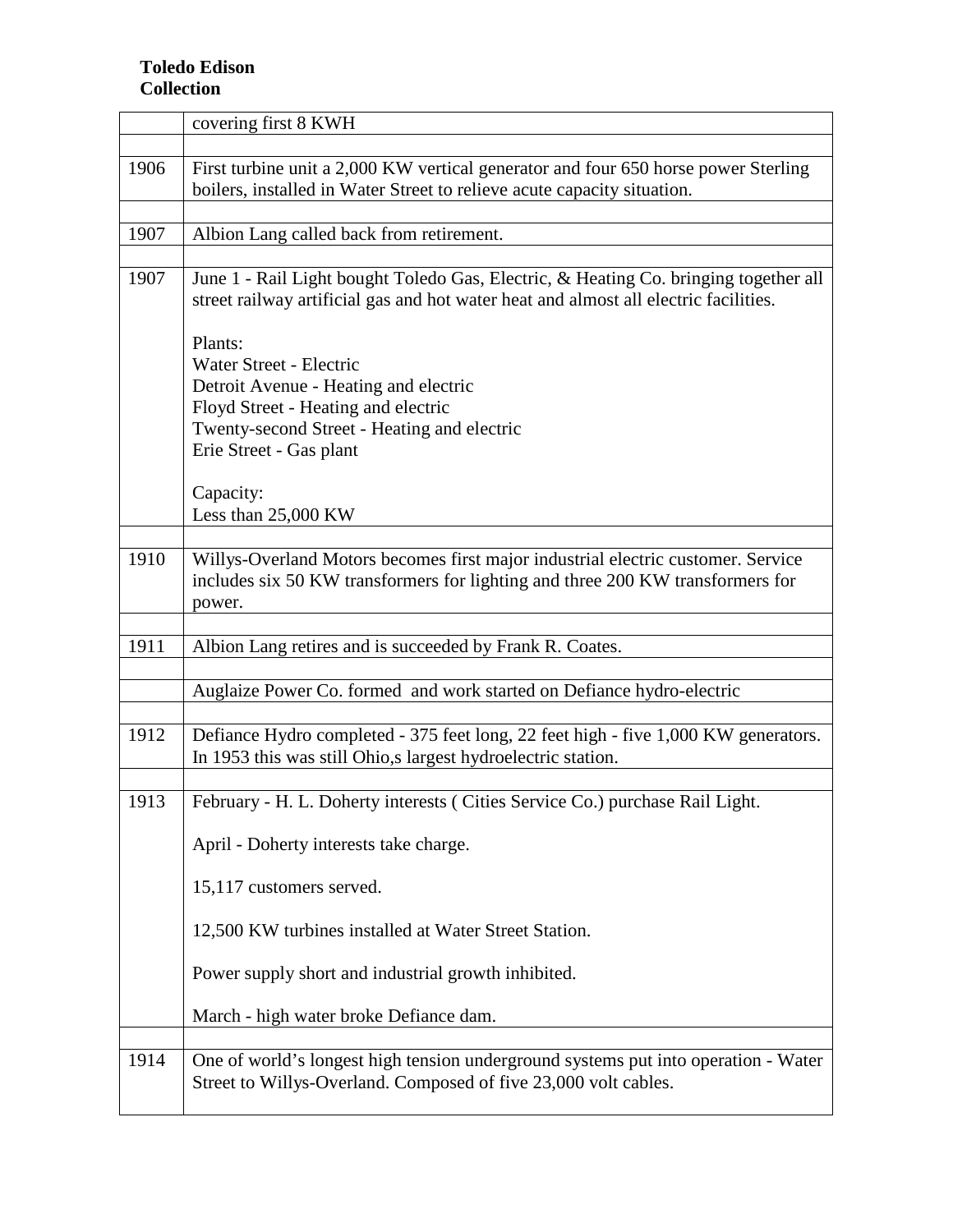|      | Customers increased to 19,164                                                                                                                                                                                                                                                     |  |  |
|------|-----------------------------------------------------------------------------------------------------------------------------------------------------------------------------------------------------------------------------------------------------------------------------------|--|--|
|      |                                                                                                                                                                                                                                                                                   |  |  |
| 1915 | Annual production passes 100 million KWH mark.                                                                                                                                                                                                                                    |  |  |
|      |                                                                                                                                                                                                                                                                                   |  |  |
| 1916 | Toledo Engineering Cadet School organized; 45 college engineer graduates begin<br>training.                                                                                                                                                                                       |  |  |
|      | Acme Power Co. formed by Henry L. Doherty and work begun on Acme Station.                                                                                                                                                                                                         |  |  |
|      |                                                                                                                                                                                                                                                                                   |  |  |
| 1917 | Engineering work started on high tension belt line.                                                                                                                                                                                                                               |  |  |
|      |                                                                                                                                                                                                                                                                                   |  |  |
| 1918 | March 28 - No. 1 turbine at Acme put into operation - 25,000 KW. 25 cycle.                                                                                                                                                                                                        |  |  |
|      |                                                                                                                                                                                                                                                                                   |  |  |
| 1919 | 572 interurban arrivals and departures every 24 hours.                                                                                                                                                                                                                            |  |  |
|      | November 10 - After lengthy street car fare negotiation, city notified Rail Light it<br>must cease to operate transit system. Under H. L. Doherty, supervisor, 350 street<br>cars taken across the state line into Michigan. Remained there 27 days until<br>controversy settled. |  |  |
|      | November 12 - Rail Light offices moved from Smith & Baker buildings, Superior<br>& Adams Streets, to former Lasalle & Koch Building.                                                                                                                                              |  |  |
|      | Peak - 48,220 KW.                                                                                                                                                                                                                                                                 |  |  |
|      | 41,500 customers                                                                                                                                                                                                                                                                  |  |  |
|      |                                                                                                                                                                                                                                                                                   |  |  |
| 1920 | Electric production - 226,295,000 KWH                                                                                                                                                                                                                                             |  |  |
|      | May 9 - No. 2 generator at Acme in operation - 20,000 KW.                                                                                                                                                                                                                         |  |  |
|      | System defeated in special election.                                                                                                                                                                                                                                              |  |  |
|      |                                                                                                                                                                                                                                                                                   |  |  |
| 1921 | January 31 - Street railway property sold to Community Traction Co.                                                                                                                                                                                                               |  |  |
|      | October - Rail Light purchases acme Power co.                                                                                                                                                                                                                                     |  |  |
|      | November 1 - Name changed to Toledo Edison Co.                                                                                                                                                                                                                                    |  |  |
|      | First preferred stock dividend paid.                                                                                                                                                                                                                                              |  |  |
|      |                                                                                                                                                                                                                                                                                   |  |  |
| 1922 | October 1 - half of belt line complete - 12 miles.                                                                                                                                                                                                                                |  |  |
|      | First common stock dividend paid.                                                                                                                                                                                                                                                 |  |  |
|      |                                                                                                                                                                                                                                                                                   |  |  |
| 1923 | December 11 - #3 Westinghouse 30,000 KW turbine on line at Acme Station.                                                                                                                                                                                                          |  |  |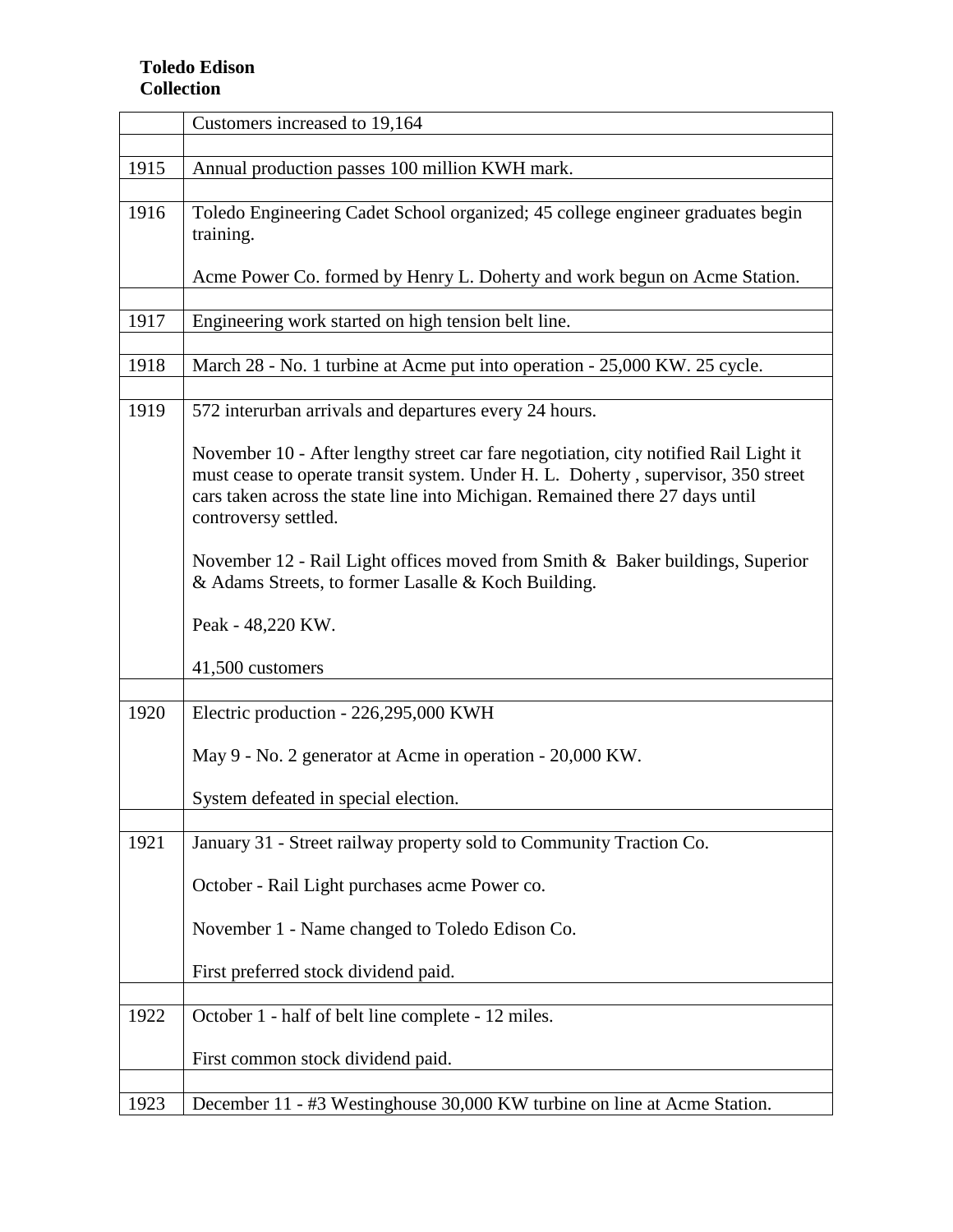| 1924 | September 30 - Toledo Edison purchases Defiance Gas & Electric (including<br>Defiance hydro plant), Swanton Light & Power, Holgate Light & Power. |
|------|---------------------------------------------------------------------------------------------------------------------------------------------------|
| 1925 | Peak - 78,900 KW.                                                                                                                                 |
| 1926 | December 1 - Cities Service purchases Lake Shore Power Co.                                                                                        |
|      | Toledo Edison buys six small rail and power companies in area.                                                                                    |
| 1927 | Five more small companies acquired.                                                                                                               |
| 1928 | March 1 - All gas properties (except Defiance and Delta) sold to Ohio Fuel Gas<br>Co.                                                             |
| 1929 | May 21 - #4 at Acme on line. 35,000 KW.                                                                                                           |
|      | May 31 - Nation's first night horse racing at Ft. Miami track as Toledo Edison<br>installs 120 lights (1,500 watts each) on the mile-long track.  |
|      | September 15 - Downtown steam heating system completed.                                                                                           |
| 1930 | Electric production - 468,679,000 KWH.                                                                                                            |
| 1930 | Garage completed and contract let for Service Building as development of west<br>Delaware Avenue Service Center is begun.                         |
| 1935 | Offices moved to former Ohio bank Bldg., Madison Ave. & Superior St.                                                                              |
|      | Congress passes Public Utility Holding Company Act.                                                                                               |
| 1936 | February 1 - Lake Shore Power Co. purchased, including much of present Wauseon<br>Division.                                                       |
| 1937 | Albion Lang dies.                                                                                                                                 |
| 1938 | February 5 - Toledo Edison purchases Ohio Utilities Finance Co., holder of<br>properties now in Fremont Division.                                 |
|      | April - C. L. Proctor succeeds Frank R. Coates as president.                                                                                      |
|      | April 28 - Topper turbine installed at Acme - 5,000 KW 60 cycle.                                                                                  |
| 1939 | Last passenger interurban (Toledo & Indiana) retired.                                                                                             |
|      |                                                                                                                                                   |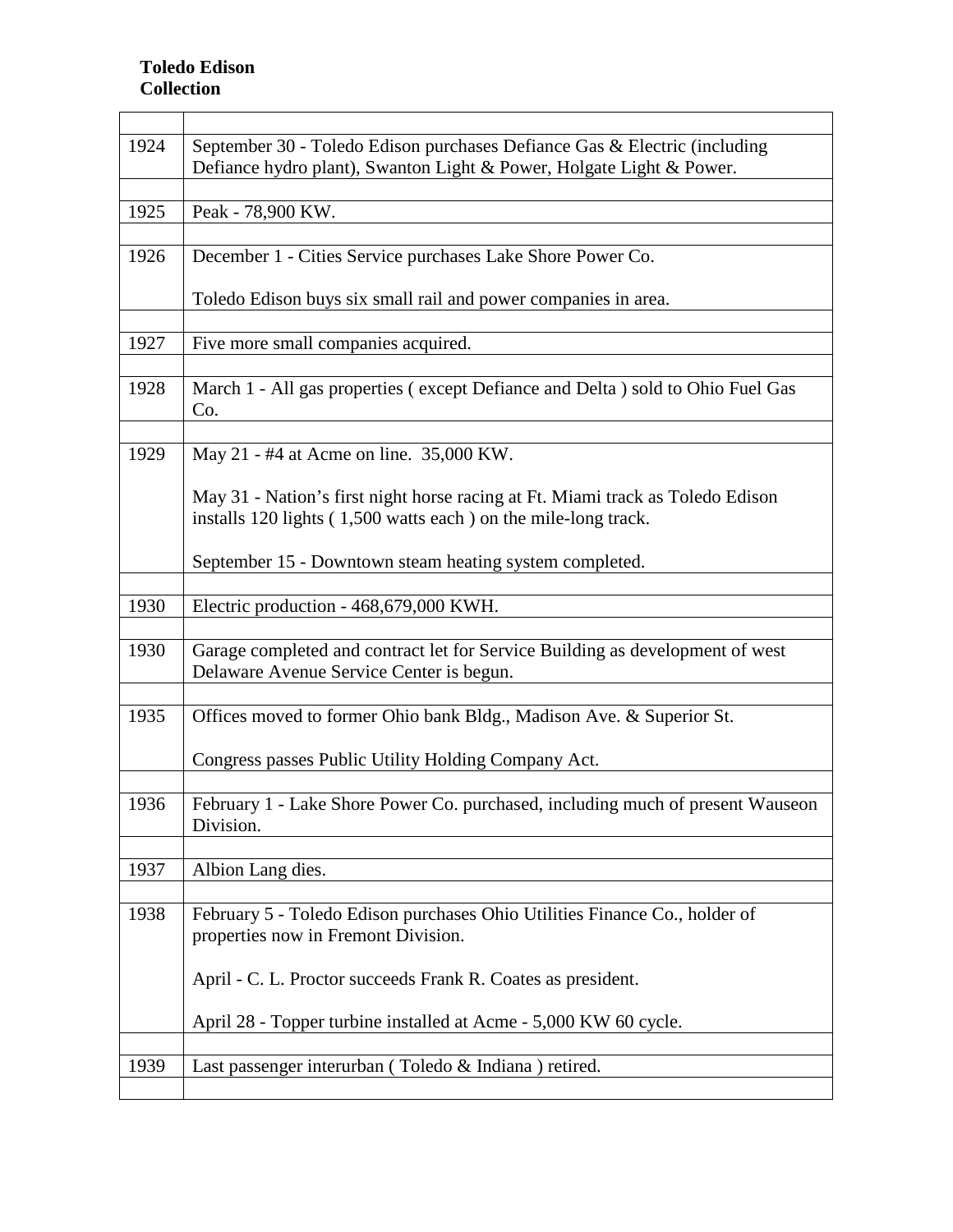| 1940 | Electric production - 642,425,000.                                               |  |  |
|------|----------------------------------------------------------------------------------|--|--|
|      | Average cost to domestic customers - 3.84 cents per KWH.                         |  |  |
|      |                                                                                  |  |  |
| 1941 | 2-way FM radio dispatching system installed - one of first in Midwest.           |  |  |
|      | December - system peak - 50,000 KW.                                              |  |  |
|      |                                                                                  |  |  |
| 1944 | Output passed billion KWH mark - 1,083,324,577 KWH.                              |  |  |
|      |                                                                                  |  |  |
| 1946 | Charles E Ide succeeds C. L. Proctor as president.                               |  |  |
|      |                                                                                  |  |  |
| 1949 | No. 6 unit installed at Acme - 90,000 KW                                         |  |  |
|      |                                                                                  |  |  |
| 1950 | Electric production - 1,488,881,000 KWH                                          |  |  |
|      |                                                                                  |  |  |
|      | Average cost to domestic consumer - 2.62 cents per KWH.                          |  |  |
|      | May - Toledo Edison is separated from Cities Service Co. and stock sold to the   |  |  |
|      | public in accordance with provision of the Public Utility Holding Company Act of |  |  |
|      | 1935.                                                                            |  |  |
|      |                                                                                  |  |  |
|      | December 31 - Last electric street car retired.                                  |  |  |
|      |                                                                                  |  |  |
| 1951 | Replacement for old No. 2 unit installed in Acme Station - 60,000 KW.            |  |  |
|      |                                                                                  |  |  |
| 1953 | June 18 - Ground broken for new plant on Maumee Bay near Harbor View. New        |  |  |
|      | station to be called Bay Shore Station.                                          |  |  |

## **Folder List**

| Box | Folder |
|-----|--------|
|     |        |

## **S1: COMPANY FILES**

### **Toledo Edison**

- 1 1 Right of Way Contracts, 1911-1921
- 2 Survey Report of Garage & Warehouse Centralization, May 1929<br>
3 Safety Performance Award, 1968
- 1 3 Safety Performance Award, 1968
- 1 4 Drawing and Photographs (1952, n.d.)
- 1 8 Comparative Statistics and Ratios of Electric Companies of the United States Year 1944
- 1 9 Non-Residential Building Permits, 1950
- 1 10 News clippings, 1938-1939
- 1 11 News clippings, 1939-1940
- 1 12 News clippings, 1940-1941
	- News clippings and Promotional Materials, 1933-1937?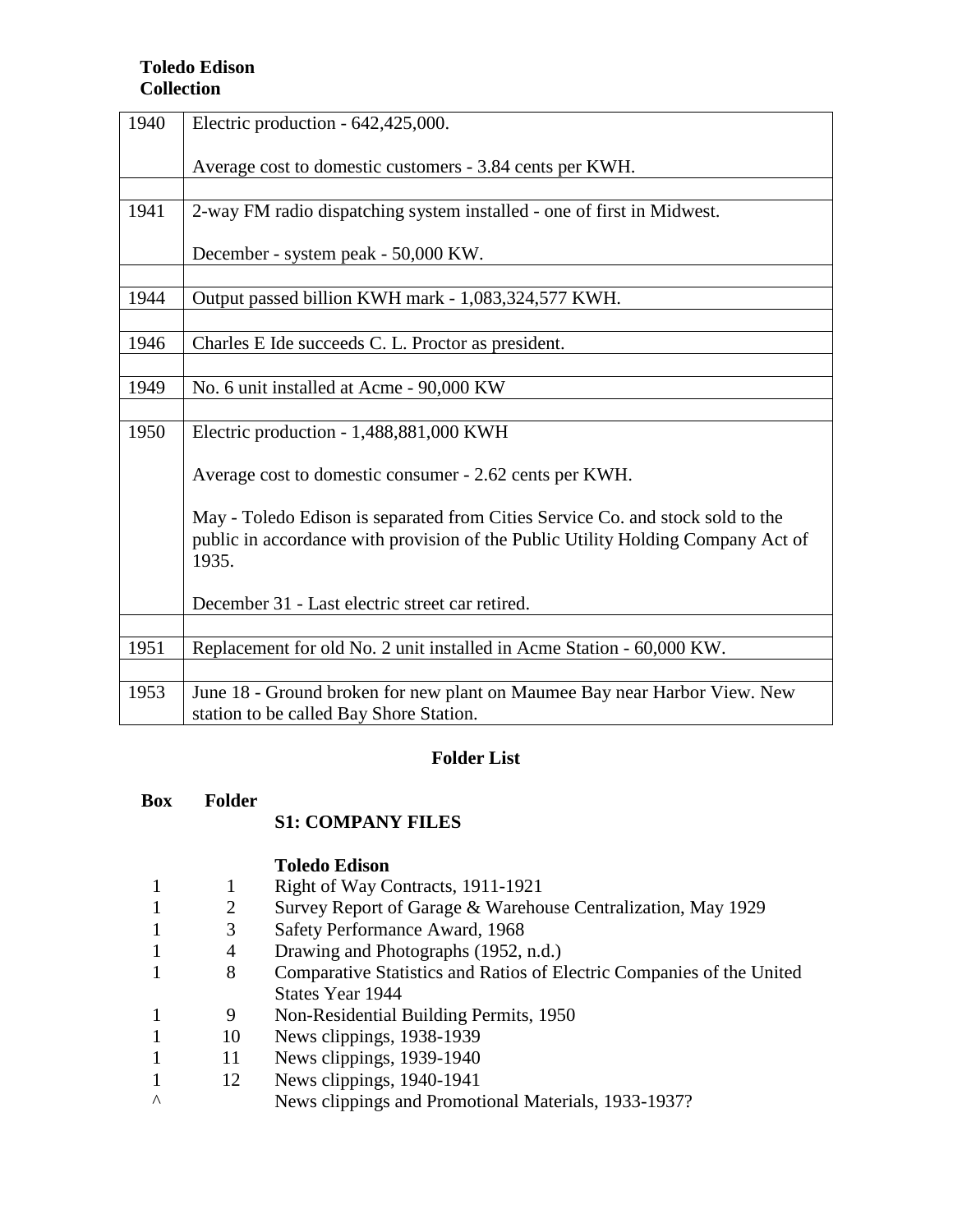### **Lake Erie Power & Light Co.**

1 7 Copies of Contracts, Bills of Sale, and Deeds

# **The Toledo Railways & Light Co.**

- 1 5 Certificates of Deposit, Mortgage Gold Bonds-Nov. 15, 1912-Feb. 13, 1913
- 1 6 Certificates of Deposit, Secured Promissory Notes-Nov. 21, 1912-Feb. 14, 1913
- 1 13 Ordinance Book, 1892-1896
- 2 1 Report on The Toledo Railways & Light Co., Sept. 30, 1910
- 2 2 The Toledo Railways & Light Co. Record Book, 1901<br>2 3 Surplus Account Records, July 1, 1901-Nov. 30, 1917
- Surplus Account Records, July 1, 1901-Nov. 30, 1917
- 2 4 Underground & Line Dept. Repair Requests, 1912-1913<br>2 5 War Labor Board Hearing, May 12, 1919
- War Labor Board Hearing, May 12, 1919

# **The Toledo Traction Co.**

- 2 6 Ledger, n.d.
- ^ Meeting Minutes, April 26, 1895

# **Miscellaneous Files (other companies)**

- 2 7 Miscellaneous Contracts and Agreements
- 2 8 Ordinance Book, 1885-1895

# **S2: OVERSIZE MATERIALS**

## **Blueprints (Plaza Alterations, Headquarters Facilities)** \*

- # 1 Plaza Arrangement Sketch
- $\#$  1 8<sup>th</sup> Floor Roof and Garden Plumbing (3 copies)
- # 1 Toledo Edison Tenant Improvement-8<sup>th</sup> Floor First Aid Toilet Rm. and Cabinetry (3 copies)
- # 1 Customer Service Plaza Level (5 copies)
- # 1 Plaza Arrangement Sketches
- # 1 Typical 3rd Fl.-7th Heating, Ventilation, and Air Conditioning Plan
- # 1 Plaza Floor Heating,Ventilating, and Air Conditioning Plan
- # 1 Mechanical Equipment Schedules and Legend
- # 1 7th Floor Electrical Plan
- # 1 Plaza Level Electrical Plan
- $\#$  1 1<sup>st</sup> Floor Plan (4 copies)
- # 1 Plaza Level Lighting Plan

## **Drawings & Photographs**

- # Bay Shore Station, 1955 photo (unframed)
- # Bay Shore Station boiler (drawing, unframed)
- # Bay Shore Station-Unit No. 4 (drawing, unframed)
- # Sketch, unknown station (framed)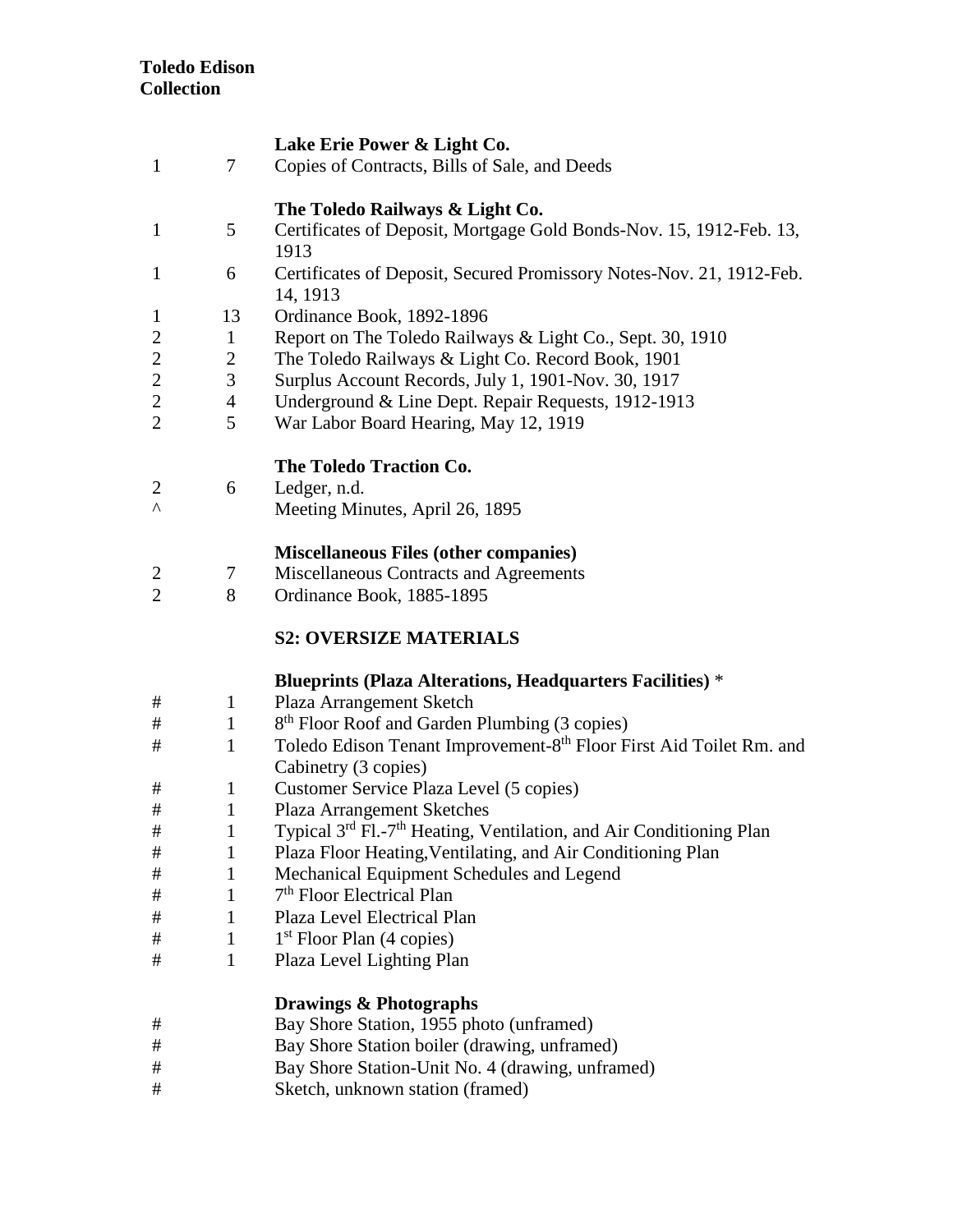| #       |                | John H. Barker (employee) portrait (framed)                       |
|---------|----------------|-------------------------------------------------------------------|
| $\#$    |                | Convention, Henry L. Doherty & Co., New York, NY (framed)         |
| $\#$    |                | The Doherty Special-Bartlesville, OK, May 5, 1919 (framed)        |
| $\#$    |                | Doherty Executives Conference-Kansas City, MO., Dec. 1-3, 1924    |
|         |                | (framed)                                                          |
| #       |                | Doherty Securities Tour-Bartlesville, OK, Sept. 24, 1929 (framed) |
| $\#$    |                | Library(?) (date and location unknown, unframed)                  |
| #       |                | <b>Unknown Power Station (unframed)</b>                           |
| #       | $\mathbf{1}$   | Maps (Northwest Ohio & Lake Erie Islands) *                       |
|         |                | Plat Maps (aerial photographs) *                                  |
| #       | $\mathbf{1}$   | BVG-7T-198 (12-1-57)                                              |
| #       | $\mathbf{1}$   | BVG-7T-183 (12-1-57)                                              |
| #       | $\mathbf{1}$   | BVG-7T-177 (12-1-57)                                              |
| #       | $\mathbf{1}$   | BVG-7T-175 (12-1-57)                                              |
| #       | $\overline{c}$ | BVG-7T-178 (12-1-57)                                              |
| $\#$    | $\mathbf{2}$   | BVG-7T-179 (12-1-57)                                              |
| $\#$    | $\sqrt{2}$     | BVG-7T-180 (12-1-57)                                              |
| $\#$    | $\overline{2}$ | BVG-7T-176 (12-1-57)                                              |
| #       | $\mathfrak{Z}$ | BVJ-1EE-78 (5-17-64) (5 copies; copy 5 in roll 7)                 |
| $\#$    | $\mathfrak{Z}$ | BVJ-1EE-81 (5-17-64)                                              |
| $\#$    | $\overline{4}$ | BVJ-1EE-82 (5-17-64)                                              |
| #       | $\overline{4}$ | BVJ-1EE-123 (5-17-64)                                             |
| #       | $\overline{4}$ | BVJ-1EE-124 (5-17-64)                                             |
| #       | $\overline{4}$ | BVJ-1EE-126 (5-17-64)                                             |
| #       | $\overline{4}$ | BVJ-1EE-128 (5-17-64)                                             |
| #       | $\overline{4}$ | BVJ-1EE-136 (5-17-64)                                             |
| $\#$    | 5              | BVJ-2EE-194 (5-18-64)                                             |
| $\#$    | $\mathfrak{S}$ | BVJ-2EE-202 (5-18-64)                                             |
| #       | 5              | BVJ-2EE-185 (5-18-64)                                             |
| $\#$    | 5              | BVJ-2EE-192 (5-18-64)                                             |
| $\#$    | 6              | BVJ-2EE-183 (5-18-64)                                             |
| #       | 6              | BVJ-2EE-204 (5-18-64)                                             |
| $\#$    | 6              | BVJ-1EE-26 (5-17-64)                                              |
| $^{\#}$ | 6              | BVJ-1EE-70 (5-17-64) (2 copies)                                   |
| $\#$    | 6              | BVJ-1EE-28 (5-17-64)                                              |
| $\#$    | $\tau$         | BVJ-1EE-138 (5-17-64)                                             |
| $\#$    | $\tau$         | BVJ-1EE-78 (5-17-64) (copy 5)                                     |
| $\#$    | $\tau$         | BVJ-1EE-140 (5-17-64)                                             |
| #       | 7              | BVJ-1EE-134 (5-17-64)                                             |
| $\#$    | $\tau$         | BVJ-1EE-77 (5-17-64)                                              |
| $\#$    | 7              | BVJ-1EE-79 (5-17-64)                                              |
|         |                | <b>Plat Maps (unrolled)</b>                                       |
|         |                |                                                                   |

# 1 BVG-1T-97 (5-7-57)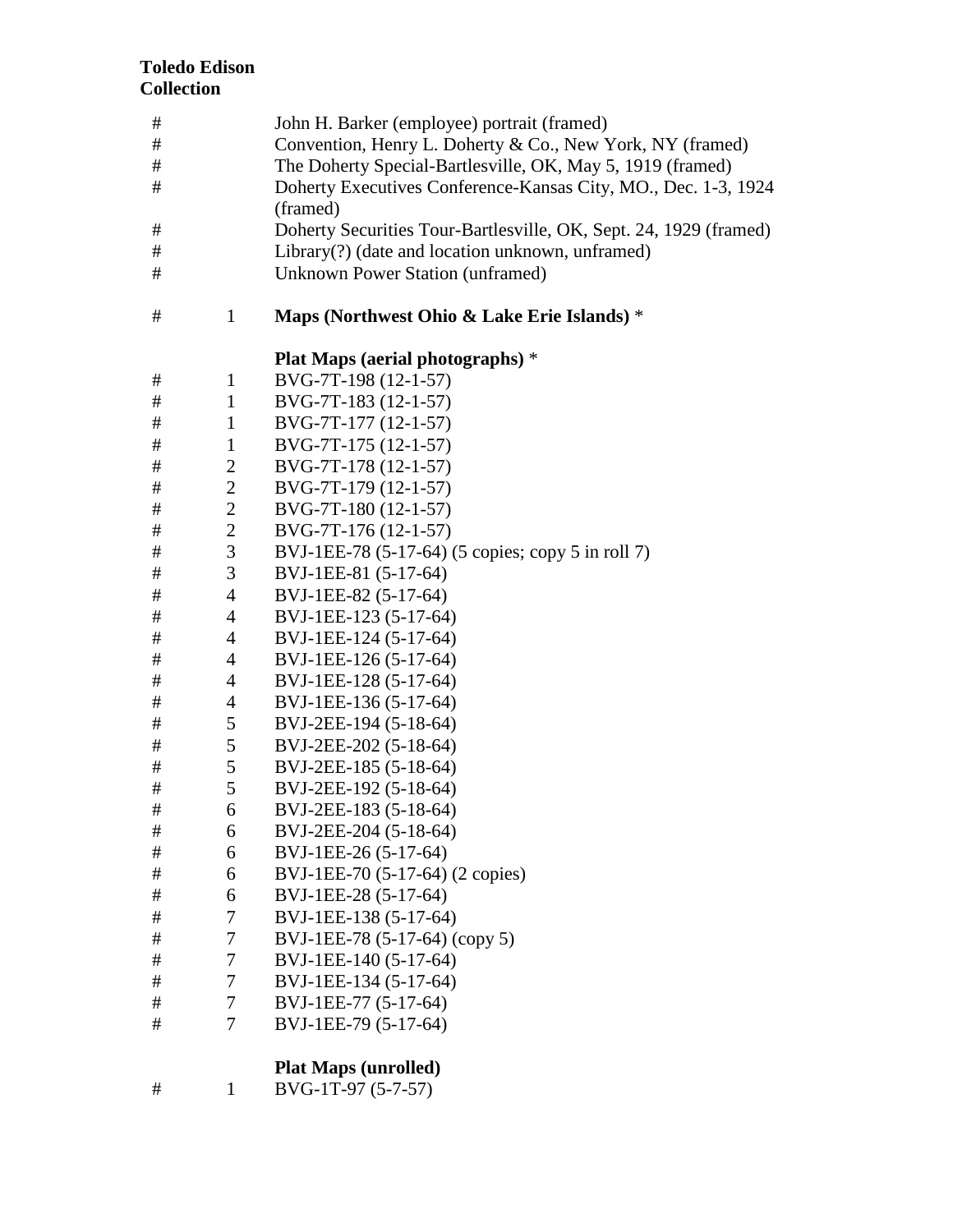| #    | $\mathbf{1}$   | BVG-4T-180 (6-20-57)                                       |
|------|----------------|------------------------------------------------------------|
| $\#$ | $\mathbf{1}$   | BVG-4T-193 (6-20-57)                                       |
| $\#$ | $\mathbf{1}$   | BVG-4T-178 (6-20-57)                                       |
| #    | $\mathbf{2}$   | BVG-7T-181 (12-1-57)                                       |
| $\#$ | $\sqrt{2}$     | BVG-7T-182 (12-1-57)                                       |
| $\#$ | $\overline{2}$ | BVJ-1EE-69 (5-17-64)                                       |
| #    | $\overline{c}$ | BVG-1T-93 (5-7-57)                                         |
| $\#$ | $\overline{2}$ | BVG-1T-94 (5-7-57)                                         |
| $\#$ | $\sqrt{2}$     | BVG-1T-95 (5-7-57)                                         |
| #    | $\sqrt{2}$     | BVG-4T-179 (6-20-57)                                       |
| $\#$ | $\mathbf{2}$   | BVG-5T-36 (6-20-57                                         |
| $\#$ | $\overline{2}$ | BVG-1T-96 (5-7-57)                                         |
|      |                |                                                            |
|      |                | <b>Scrapbooks: RESTRICTED Due to Conservation Concerns</b> |
| Λ    |                | 1894-1896                                                  |
| Λ    |                | 1896-1901                                                  |
| Λ    |                | 1901-1903                                                  |
| ۸    |                | 1903                                                       |
| ۸    |                | 1903                                                       |
| ۸    |                | 1903                                                       |
| ۸    |                | 1903-1904                                                  |
| Λ    |                | 1904-1905                                                  |
| ۸    |                | 1906-1907                                                  |
| ۸    |                | 1906-1907                                                  |
| ۸    |                | 1907, 1909                                                 |
| ۸    |                | 1907                                                       |
| Λ    |                | 1907-1909                                                  |
| ۸    |                | 1909-1910                                                  |
| ۸    |                | 1910-1911                                                  |
| ۸    |                | 1910-1911                                                  |
| ۸    |                | 1911-1912                                                  |
| Λ    |                | 1913-1914                                                  |
| Λ    |                | 1913-1914                                                  |
| ۸    |                | 1913-1914                                                  |
| Λ    |                | 1914                                                       |
| Λ    |                | 1914-1915                                                  |
| Λ    |                | 1914-1915                                                  |
| ۸    |                | 1915                                                       |
| Λ    |                | 1915-1916                                                  |
| Λ    |                | 1915-1916                                                  |
| Λ    |                | 1916-1918                                                  |
| Λ    |                | 1918-1919                                                  |
| Λ    |                | 1919                                                       |
| Λ    |                | 1919                                                       |
| Λ    |                | 1919                                                       |
| Λ    |                | 1919-1920                                                  |